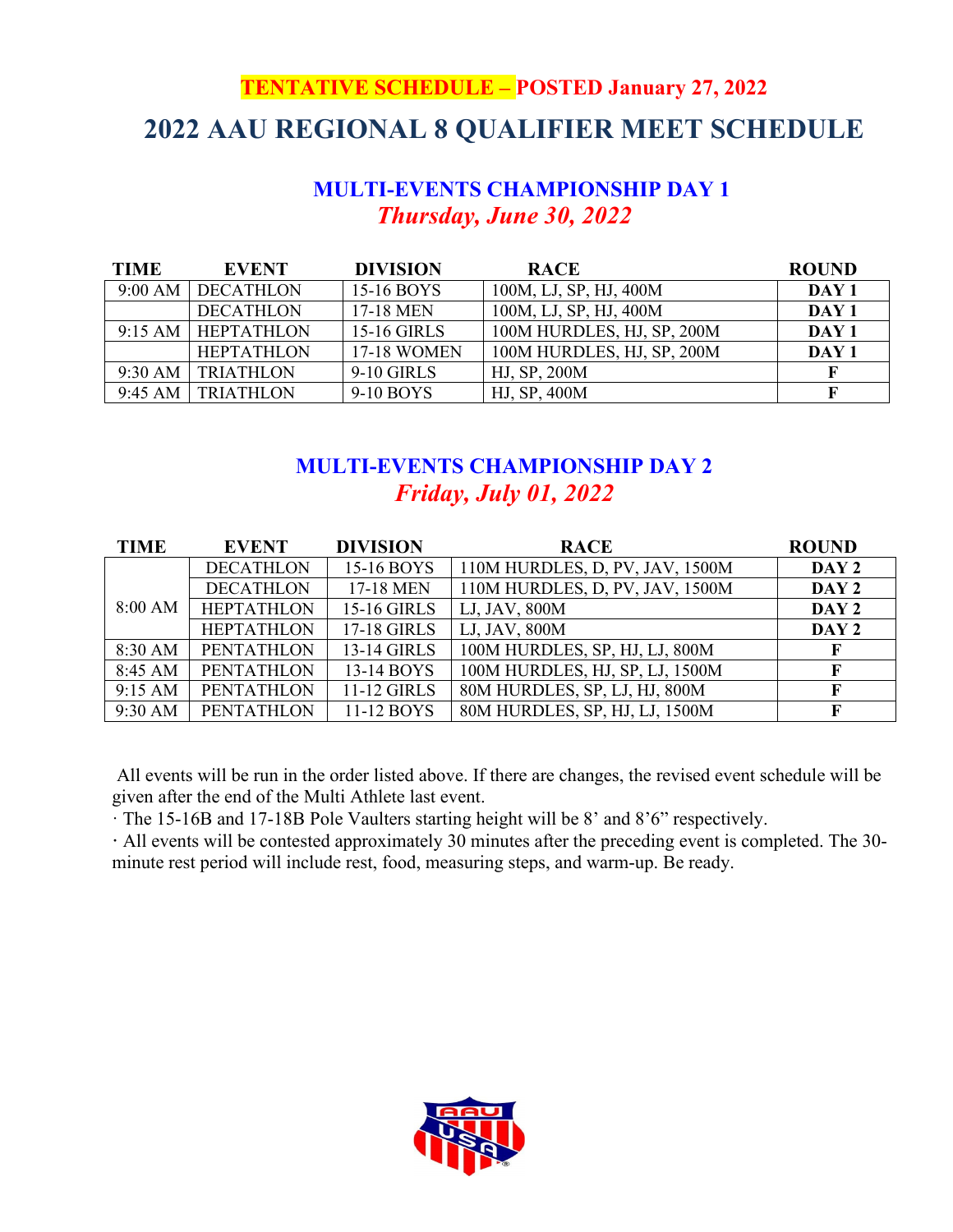## **TENTATIVE SCHEDULE – POSTED January 27, 2022**

## **2022 AAU REGIONAL 8 QUALIFIER MEET SCHEDULE**

The order of events will be followed as closely as possible. Please arrive at the track and be ready to compete when your event is called. Please remember that the meet will be run on a **Timed Schedule**, and you should carefully plan for any potential conflict with each event. Meet management will not be held responsible for athletes missing their events.

# *Thursday, June 30, 2022*

#### **RUNNING EVENTS**

### **TIME EVENT DIVISION ROUND**

| 8:00 AM           | <b>STEEPLECHASE</b> | 15-16 GIRLS/BOYS                                |    |
|-------------------|---------------------|-------------------------------------------------|----|
| 8:00 AM           | <b>STEEPLECHASE</b> | 17-18 MEN/WOMEN                                 |    |
| $10:15$ AM        | 1500M RACE WALK     | 9, 10, 11, 12 GIRLS/BOYS                        |    |
| $2:30 \text{ PM}$ | <b>200M HURDLES</b> | 13-14 GIRLS/BOYS                                |    |
| $3:00 \text{ PM}$ | <b>400M HURDLES</b> | 15-16, 17-18 GIRLS/YOUNG WOMEN                  | TЕ |
|                   | <b>400M HURDLES</b> | 15-16, 17-18 BOYS/YOUNG MEN                     | TF |
| $4:30$ PM         | 4X800 RELAY         | 11-12, 13-14, 15-16 GIRLS/BOYS, 17-18 WOMEN/MEN |    |
| $5:00$ PM         | 3000M RACE WALK     | 13, 14, 15, 16 GIRLS/BOYS, 17-18 WOMEN/MEN      |    |

### **FIELD EVENTS**

| <b>TIME</b> | <b>EVENT</b>         | <b>DIVISION</b>                  | <b>ROUND</b> |
|-------------|----------------------|----------------------------------|--------------|
| 9:00 AM     |                      | 8 & UNDER, 9 GIRLS               |              |
| 10:30 AM    |                      | 8 & UNDER, 9 BOYS                | F            |
| 12:00       | <b>TURBO JAVELIN</b> | 10 GIRLS, 10 BOYS                | F            |
| 1:30 PM     |                      | 11 GIRLS, 11 BOYS                | F            |
| 3:00 PM     |                      | 12 GIRLS, 12 BOYS                | F            |
| $2:30$ PM   | POLE VAULT           | 13, 14, 15-16 BOYS, 17-18 MEN    | F            |
| 3:30 PM     | <b>DISCUS</b>        | 11, 12 GIRLS                     | F            |
| 4:00 PM     | POLE VAULT           | 13, 14, 15-16 GIRLS, 17-18 WOMEN |              |
| 4:30 PM     | <b>DISCUS</b>        | 13, 14 GIRLS                     | F            |
| 5:30 PM     | <b>DISCUS</b>        | 15-16 GIRLS, 17-18 WOMEN         |              |

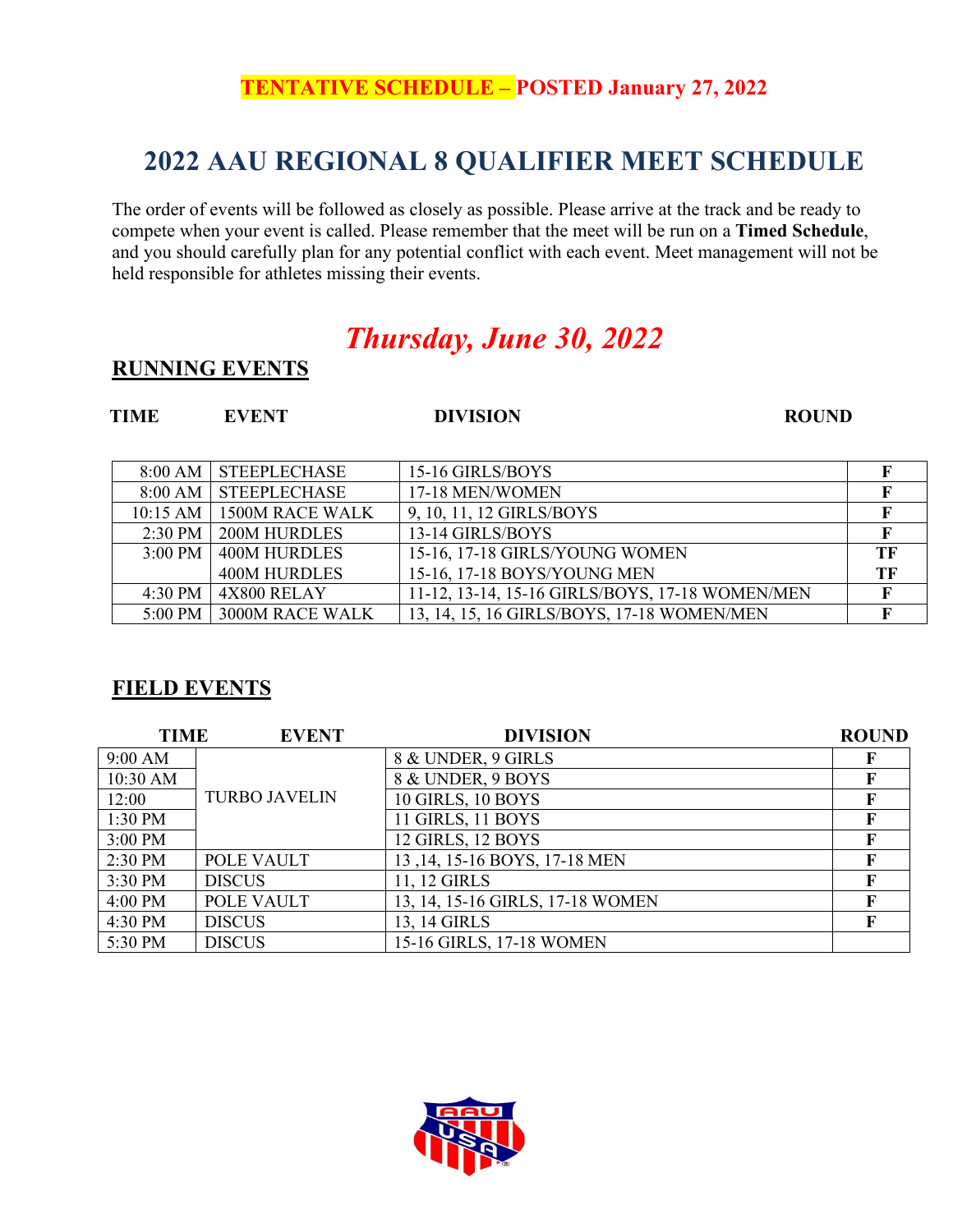# **TENTATIVE SCHEDULE – POSTED January 27, 2022 2022 AAU REGIONAL 8 QUALIFIER MEET SCHEDULE**

## *Friday, July 01, 2022*

#### **RUNNING EVENT**

| <b>TIME</b>       | <b>EVENT</b>    | <b>DIVISION</b>                                         | <b>ROUND</b> |
|-------------------|-----------------|---------------------------------------------------------|--------------|
| $10:30$ AM        | 3000M RUN       | 11, 12, 13, 14, 15, 16 GIRLS/BOYS, 17-18 WOMEN/MEN      |              |
| $2:30$ PM         | $-4X100M$ RELAY | ALL DIVISIONS                                           | TF           |
| $3:15$ PM         | 200M DASH       | 8 & UNDER, 9, 10, 11, 12 GIRLS/BOYS                     | SF           |
| $5:00 \text{ PM}$ | 400M DASH       | <sup>1</sup> 13, 14, 15, 16 GIRLS/BOYS, 17-18 WOMEN/MEN | SF           |

#### **FIELD EVENT**

|           | <b>LONG JUMP</b> |              | <b>JAVELIN</b>           | <b>TRIPLE JUMP</b> |              |
|-----------|------------------|--------------|--------------------------|--------------------|--------------|
|           | PIT A            | <b>PIT B</b> |                          | PIT A              | <b>PIT B</b> |
| 12:30 PM  | 8&U GIRLS        | 8&U BOYS     | 13-14 GIRLS              |                    |              |
| $2:00$ PM | 9 GIRLS          | 9 BOYS       | 15-16 GIRLS, 17-18 WOMEN |                    |              |
| $3:30$ PM | 10 GIRLS         | 10 BOYS      | 13-14 BOYS               |                    |              |
| 5:00 PM   |                  |              | 15-16 BOYS, 17-18 MEN    | 13, 14 GIRLS       | 13, 14 BOYS  |
| 6:30 PM   |                  |              |                          | <b>15-16 GIRLS</b> | 15-16 BOYS   |
| 7:30 PM   |                  |              |                          | <b>17-18 WOMEN</b> | 17-18 MEN    |

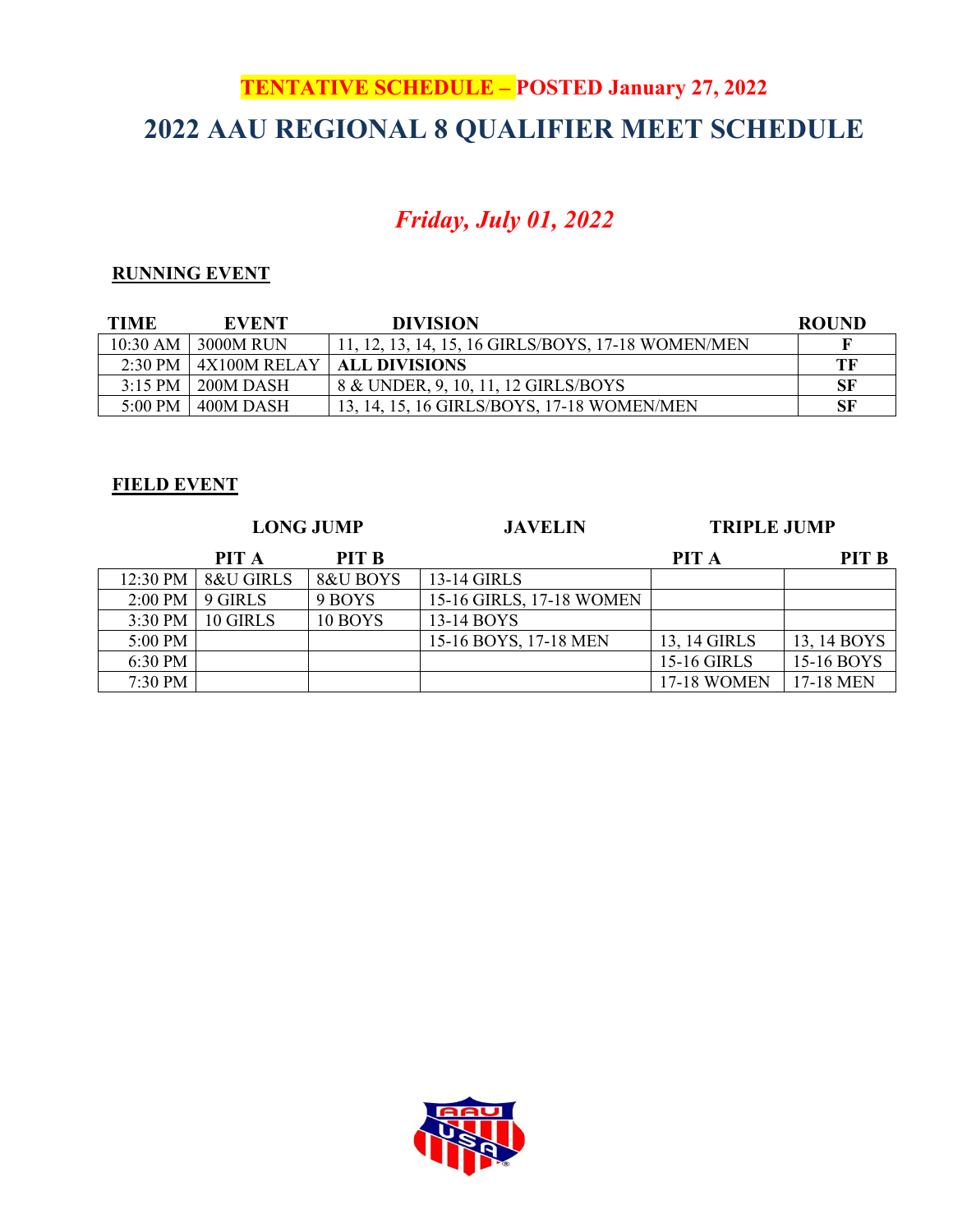## **TENTATIVE SCHEDULE – POSTED January 27, 2022**

## **2022 AAU REGIONAL 8 QUALIFIER MEET SCHEDULE**

## *Saturday, July 02, 2022*

### **RUNNING EVENTS**

| <b>TIME</b> | <b>EVENT</b>     | <b>DIVISION</b>                              | <b>ROUND</b> |
|-------------|------------------|----------------------------------------------|--------------|
| 8:00 AM     | <b>1500M RUN</b> | 8 & UNDER, 9, 10, 11, 12 GIRLS/BOYS          |              |
| $9:00$ AM   | 100M DASH        | <b>ALL DIVISIONS</b>                         | <b>SF</b>    |
| 11:30 AM    | 800M RUN         | 13, 14, 15-16 GIRLS/BOYS, 17-18 WOMEN/MEN    |              |
| 12:30 PM    | 80M HURDLES      | 11, 12 GIRLS/BOYS                            | <b>SF</b>    |
| 12:45 PM    | 100M HURDLES     | 13, 14, GIRLS/BOYS, 15-16 GIRLS, 17-18 WOMEN | <b>SF</b>    |
| $1:15$ PM   | 110M HURDLES     | 15-16 BOYS, 17-18 MEN                        | <b>SF</b>    |
| $1:45$ PM   | 400M RUN         | 8 & UNDER, 9, 10, 11, 12 GIRLS/BOYS          | <b>SF</b>    |
| $2:30$ PM   |                  |                                              |              |
| 4:00 PM     | 200M DASH        | 13, 14, 15-16 GIRLS/BOYS, 17-18 WOMEN/MEN    | <b>SF</b>    |

#### **FIELD EVENTS**

| 11-12 GIRLS        |
|--------------------|
|                    |
|                    |
|                    |
| 9-10 GIRLS         |
|                    |
|                    |
| 15-16 GIRLS        |
| 8 & UNDER BOYS     |
| <b>17-18 WOMEN</b> |
| 13-14 GIRLS        |
|                    |
|                    |